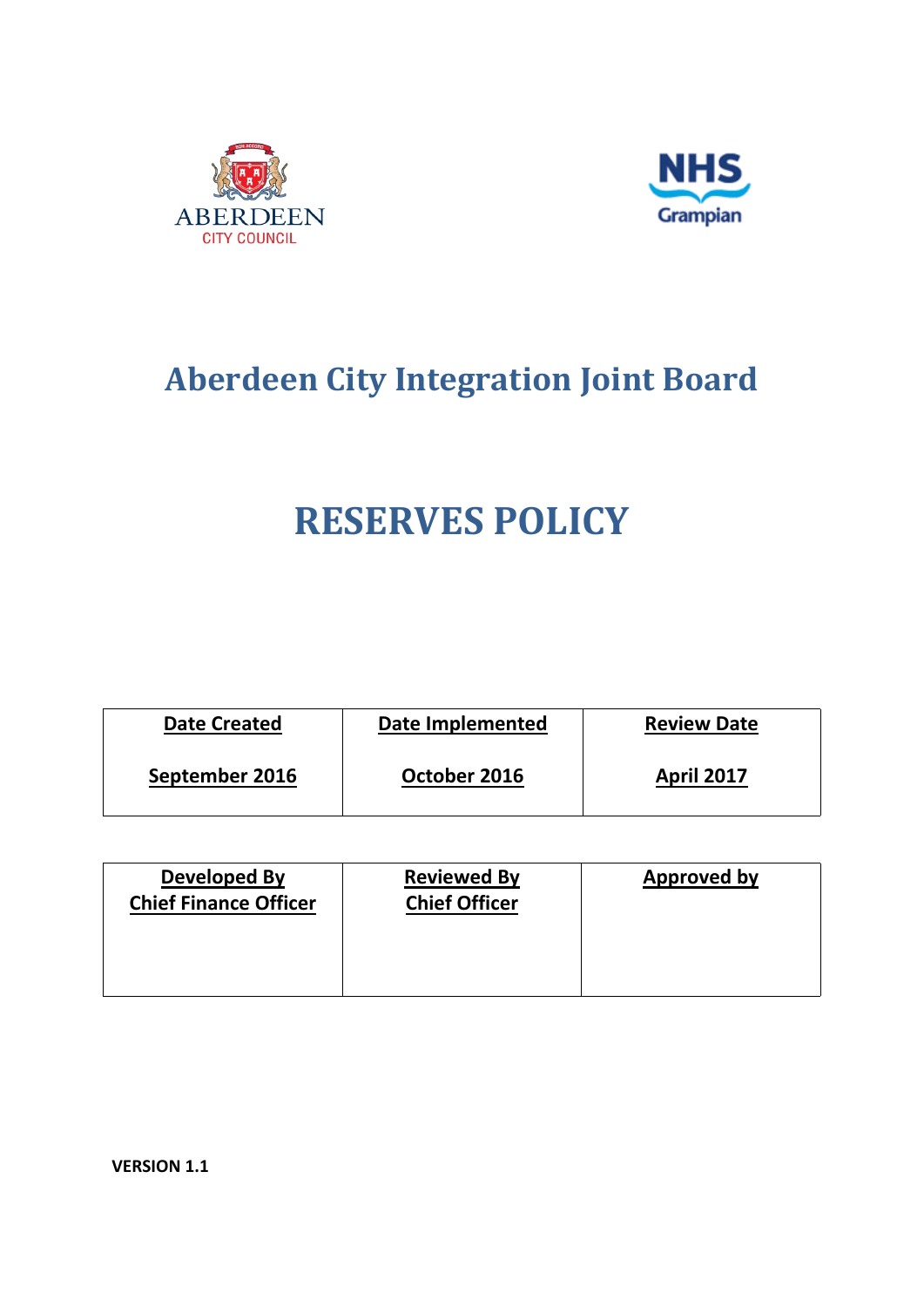# **CONTENTS**

| Background                                         | 1              |
|----------------------------------------------------|----------------|
| <b>Statutory/Regulatory Framework for Reserves</b> | $\overline{2}$ |
| <b>Operation of Reserves</b>                       | 3              |
| Role of the Chief Finance Officer                  | 4              |
| <b>Adequacy of Reserves</b>                        | 5              |
| <b>Reporting Framework</b>                         | 6              |
| <b>Accounting and Disclosure</b>                   | $\overline{7}$ |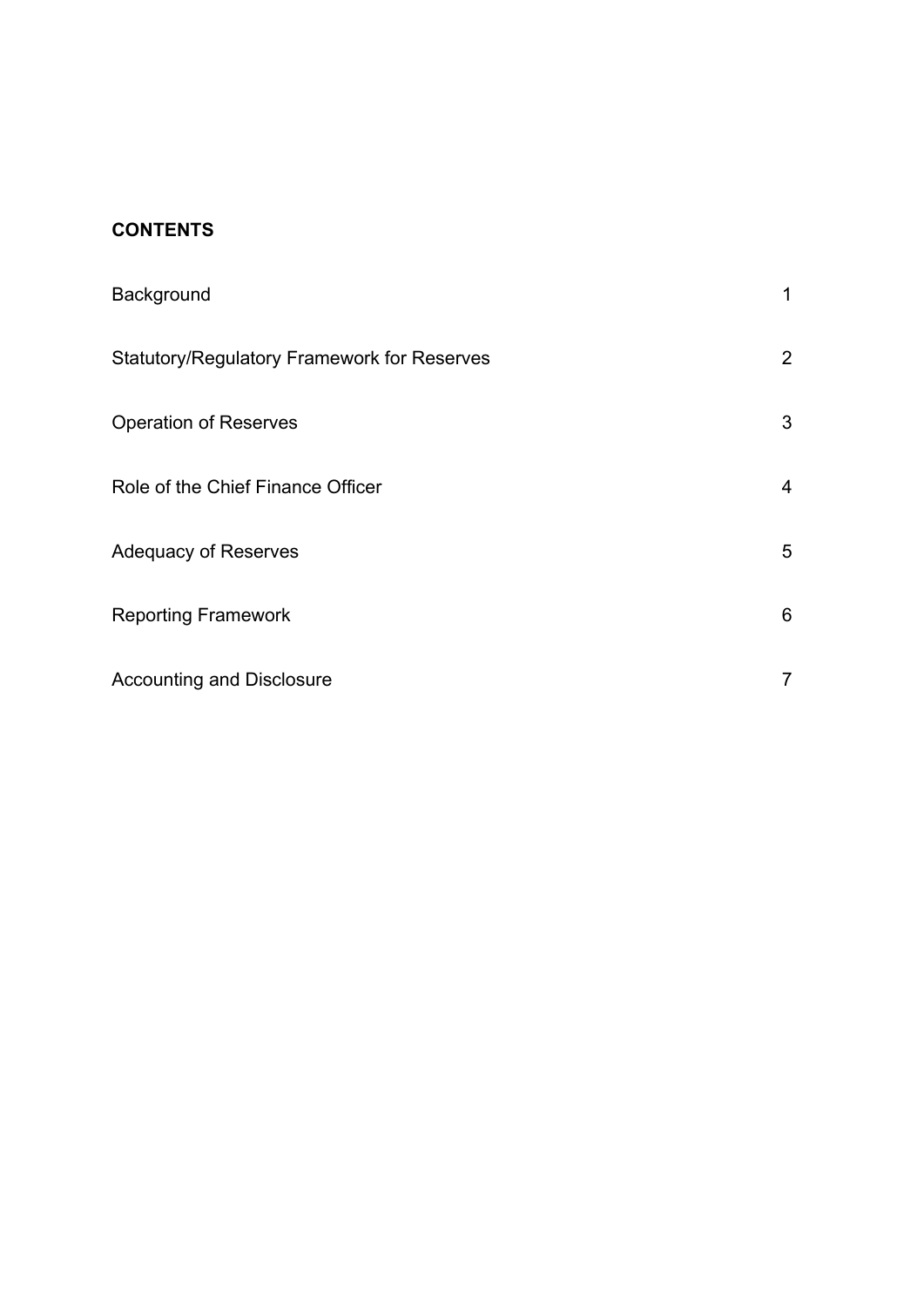### **1. Background**

- 1.1 In July 2014 CIPFA, through the Local Authority Accounting Panel (LAAP), issued guidance in the form of LAAP bulletin 99 - *Local Authority Reserves and Balances* in order to assist local authorities (and similar organisations) in developing a framework for reserves. The purpose of the bulletin is to provide guidance to local authority chief finance officers on the establishment and maintenance of local authority reserves and balances in the context of a framework, purpose and key issues to consider when determining the appropriate level of reserves.
- 1.2 The Aberdeen City Integration Joint Board Audit Committee (IJB) is subject to the audit and accounts regulations and legislation of a body under Section 106 of the Local Government (Scotland) Act 1973 and is classified as a local government body for accounts purposes by the Office for National Statistics (ONS). The IJB is able to hold reserves which should be accounted for in the financial accounts of the Board.
- 1.3 The purpose of this Reserves Policy is to:
	- outline the legislative and regulatory framework underpinning the creation, use or assessment of the adequacy of reserves;
	- identify the principles to be employed by the IJB in assessing the adequacy of the its reserves;
	- indicate how frequently the adequacy of the IJB's balances and reserves will be reviewed and;
	- set out arrangements relating to the creation, amendment and the use of reserves and balances.
- 1.4 In common with local authorities, the IJB can hold reserves within a usable category.

#### **2. Statutory / Regulatory Framework for Reserves**

#### Usable Reserves

2.1 Local Government bodies - which includes the IJB for these purposes - may only hold usable reserves for which there is a statutory or regulatory power to do so. In Scotland, the legislative framework includes:

Usable Reserve - Powers

General Fund - Local Government (Scotland) Act 1973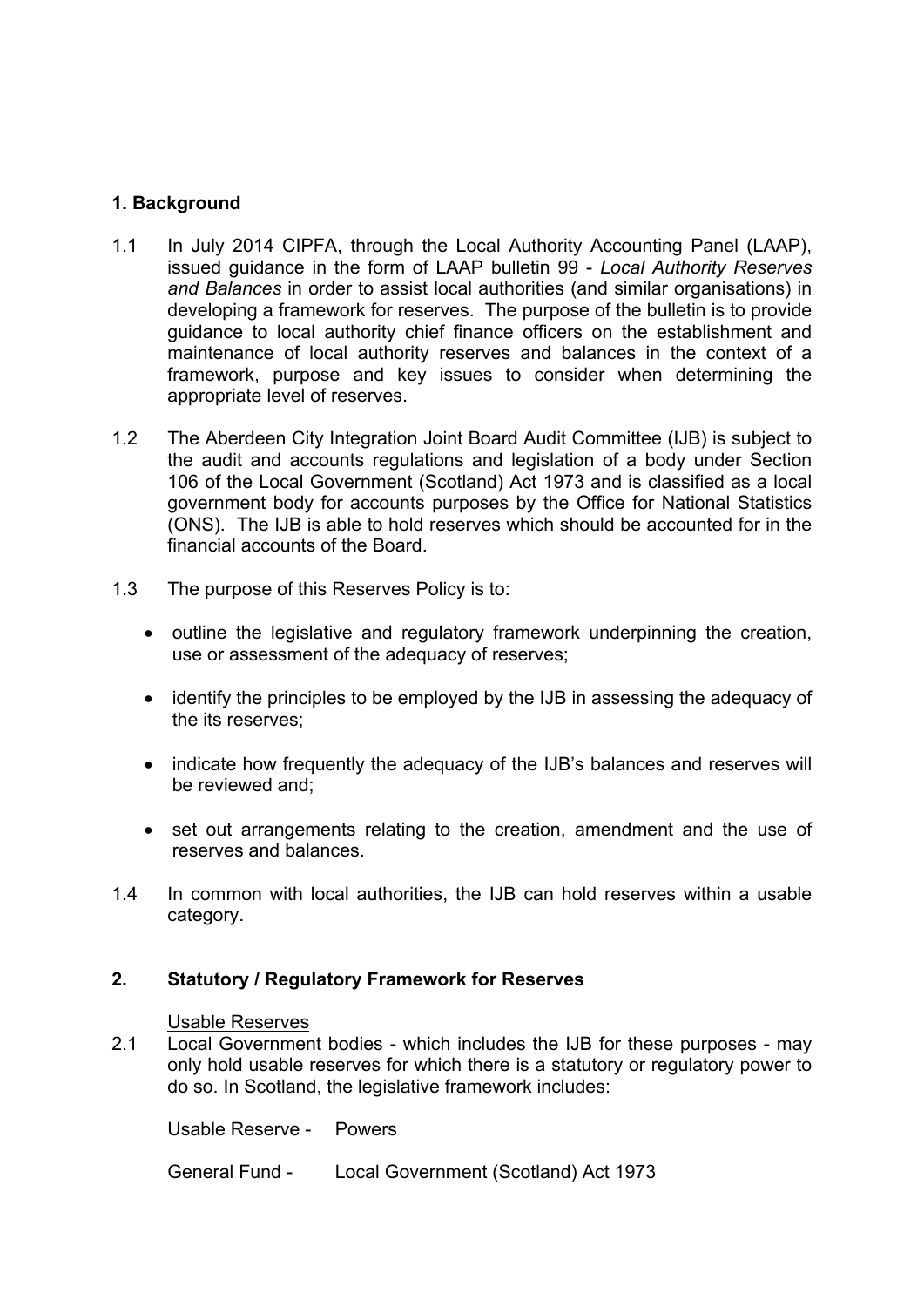- 2.2 For each reserve there should be a clear protocol setting out:
	- the reason / purpose of the reserve;
	- how the reserve links to the strategic plan.
	- how and when the reserve can be used;
	- procedures for the reserves management and control: and
	- The timescale for review to ensure continuing relevance and adequacy.

#### **3. Operation of Reserves**

- 3.1 Reserves are generally held to do three things:
	- create a working balance to help cushion the impact of uneven cash flows and avoid unnecessary temporary borrowing;
	- create a contingency to cushion the impact of unexpected events or emergencies – this also forms part of general reserves; and
	- create a means of building up funds, often referred to as earmarked reserves, to meet known or predicted liabilities.
- 3.2 The balance of the reserves normally comprises of three elements:
	- funds that are earmarked or set aside for specific purposes. In Scotland under Local Government rules, the IJB cannot have a separate Earmarked Reserve within the Balance Sheet, but can highlight elements of the General Reserve balance required for specific purposes. The identification of such funds can be highlighted from a number of sources including:
		- future use of funds for a specific purpose, as agreed by the IJB; or
	- funds which are not earmarked for specific purposes, but are set aside to deal with unexpected events or emergencies; and
	- funds held in excess of the target level of reserves and the identified earmarked sums. Reserves of this nature can be spent or earmarked at the discretion of the IJB.

#### **4. Role of the Chief Finance Officer**

4.1 The Chief Finance Officer is responsible for advising on the targeted optimum levels of reserves the IJB would aim to hold (the prudential target). The IJB, based on this advice, should then approve the appropriate reserve strategy as part of the budget process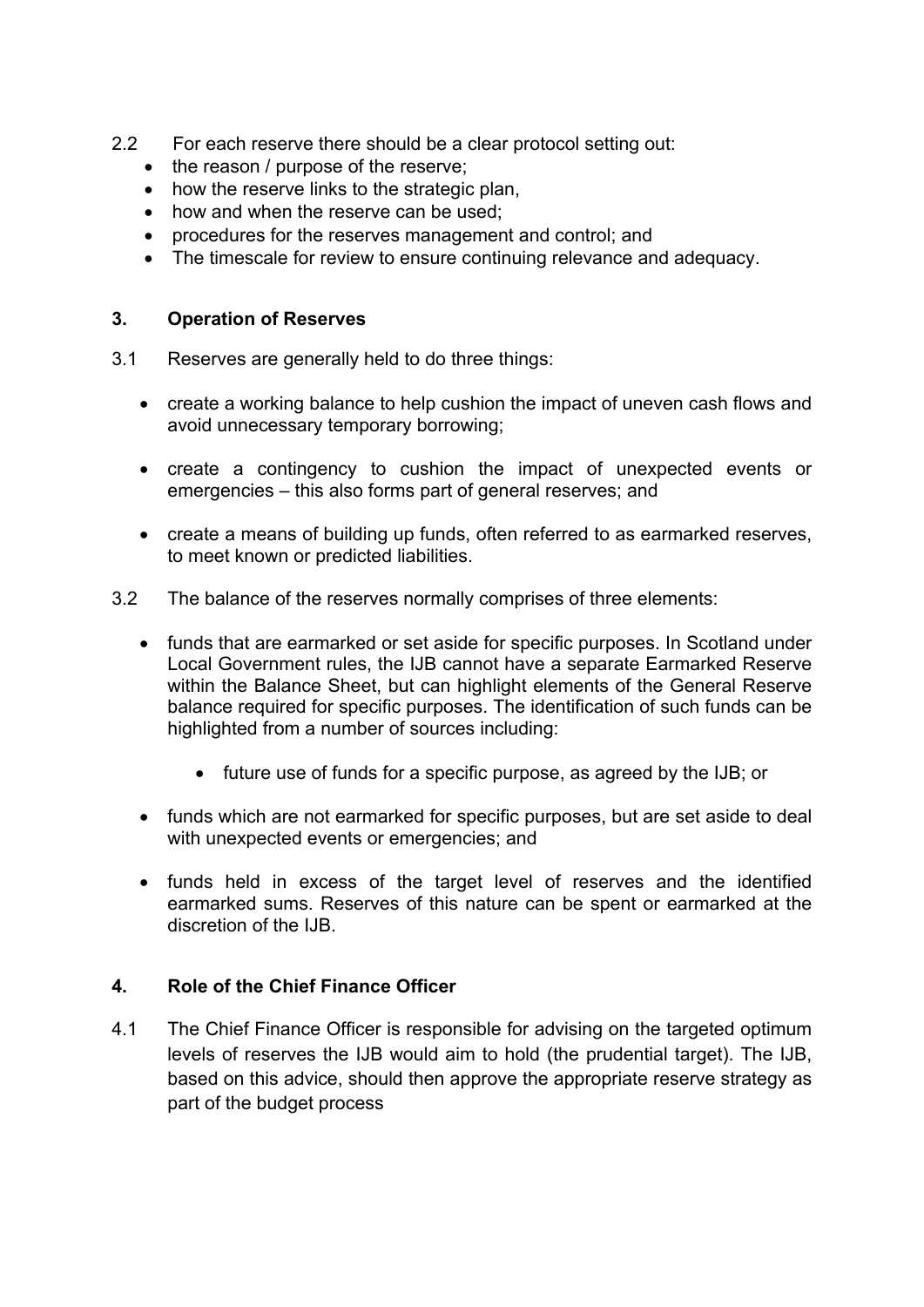#### **5. Adequacy of Reserves**

- 5.1 There is no guidance on the minimum level of reserves that should be held. In determining the prudential target, the Chief Finance Officer must take account of the strategic, operational and financial risks facing the IJB over the medium term and the IJB's overall approach to risk management.
- 5.2 In determining the prudential target, the Chief Finance Officer should consider the IJB's Strategic Plan, the medium term financial outlook and the overall financial environment. Guidance also recommends that the Chief Finance Officer reviews any earmarked reserves as part of the annual budget process and development of the Strategic Plan.
- 5.3 In light of the size and scale of the IJB's responsibilities, over the medium term it is proposed to hold a prudent level of general reserves. The reserves will be reviewed annually as part of the IJB's Budget and Strategic Plan; and in light of the financial environment at that time. The level of other earmarked funds will be established as part of the annual financial accounting process.

#### **6. Reporting Framework**

- 6.1 The Chief Finance Officer has a fiduciary duty to ensure proper stewardship of public funds.
- 6.2 The level and utilisation of reserves will be formally approved by the IJB based on the advice of the Chief Finance Officer. To enable the IJB to reach a decision, the Chief Finance Officer should clearly state the factors that influenced this advice.
- 6.3 As part of the budget report the Chief Finance Officer should state:
	- the current value of general reserves, the movement proposed during the year and the estimated year-end balance and the extent that balances are being used to fund recurrent expenditure;
	- the adequacy of general reserves in light of the IJB's Strategic Plan, the medium term financial outlook and the overall financial environment;
	- an assessment of earmarked reserves and advice on appropriate levels and movements during the year and over the medium term; and
	- if the reserves held are under the prudential target, that the IJB should be considering actions to meet the target through their budget process.